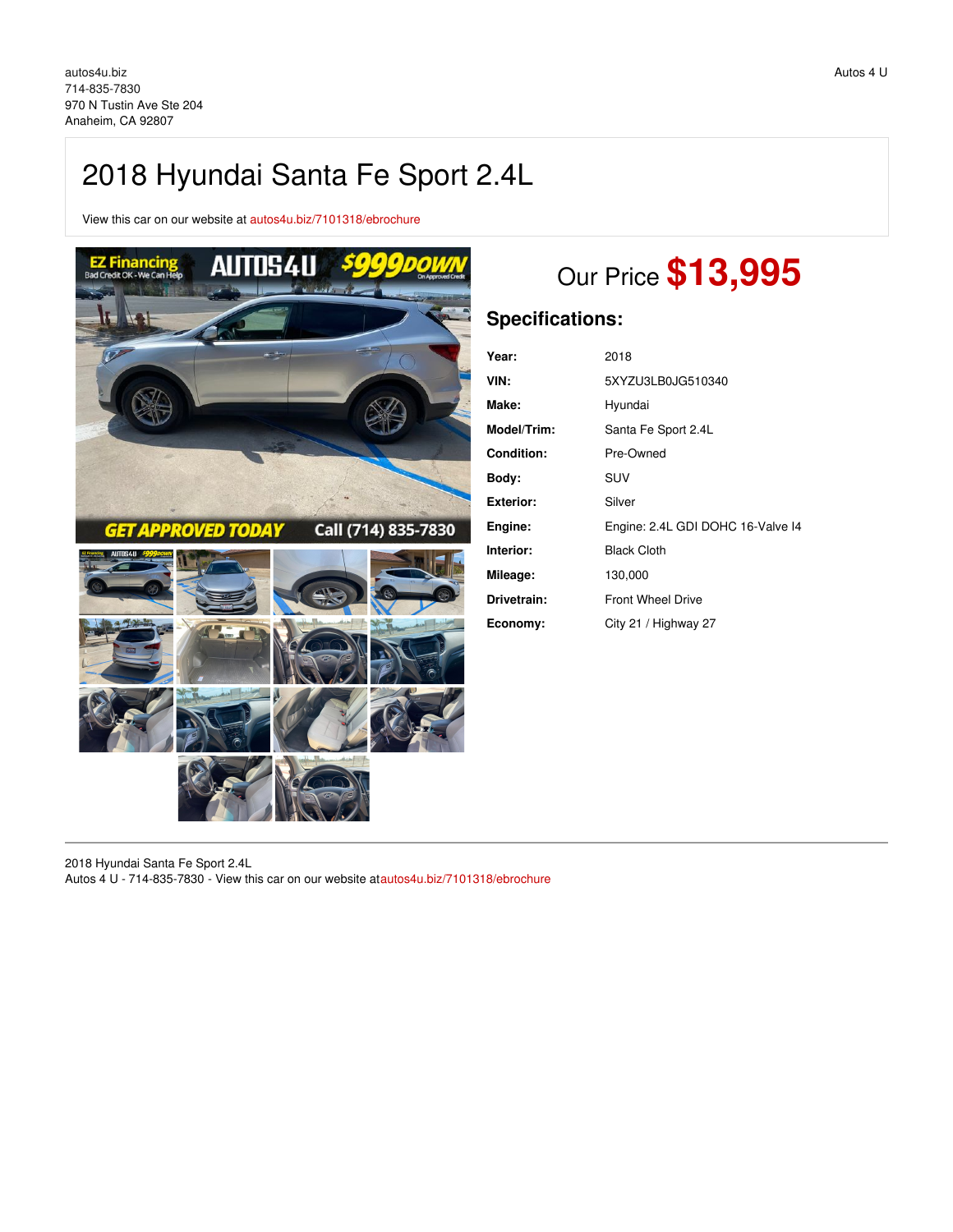

### 2018 Hyundai Santa Fe Sport 2.4L

Autos 4 U - 714-835-7830 - View this car on our website a[tautos4u.biz/7101318/ebrochure](https://autos4u.biz/vehicle/7101318/2018-hyundai-santa-fe-sport-2-4l-anaheim-ca-92807/7101318/ebrochure)

## **Installed Options**

## **Interior**

- 2 Seatback Storage Pockets- 4 12V DC Power Outlets- 4-Way Passenger Seat
- 40-20-40 Folding Split-Bench Front Facing Manual Reclining Fold Forward Seatback Rear Seat
- 6-Way Driver Seat- Air Filtration- Analog Appearance- Cargo Area Concealed Storage
- Cargo Space Lights- Carpet Floor Trim- Cloth Door Trim Insert
- Cruise Control w/Steering Wheel Controls- Day-Night Rearview Mirror
- Delayed Accessory Power
- Driver And Passenger Visor Vanity Mirrors w/Driver And Passenger Illumination, Driver And Passenger Auxiliary Mirror
- Driver Foot Rest- FOB Controls -inc: Cargo Access- Fade-To-Off Interior Lighting
- Front Center Armrest and Rear Center Armrest- Front Cupholder- Front Map Lights
- Full Carpet Floor Covering- Full Cloth Headliner
- Full Floor Console w/Covered Storage, Mini Overhead Console w/Storage and 4 12V DC Power Outlets
- Gauges -inc: Speedometer, Odometer, Engine Coolant Temp, Tachometer, Trip Odometer and Trip Computer
- HVAC -inc: Underseat Ducts and Headliner/Pillar Ducts
- Instrument Panel Bin, Driver / Passenger And Rear Door Bins
- Interior Trim -inc: Simulated Wood Instrument Panel Insert, Metal-Look Door Panel Insert and Metal-Look Interior Accents
- Locking Glove Box- Manual Air Conditioning- Manual Tilt/Telescoping Steering Column
- Manual w/Tilt Front Head Restraints and Manual Adjustable Rear Head Restraints
- Multi-Adjustable Bucket Seats -inc: driver's seat manual adjustable lumbar support
- Outside Temp Gauge- Perimeter Alarm
- Power 1st Row Windows w/Driver And Passenger 1-Touch Down
- Power Door Locks w/Autolock Feature
- Power Rear Windows and Fixed 3rd Row Windows- Rear Cupholder
- Remote Keyless Entry w/Integrated Key Transmitter, Illuminated Entry, Illuminated Ignition Switch and Panic Button
- Remote Releases -Inc: Mechanical Fuel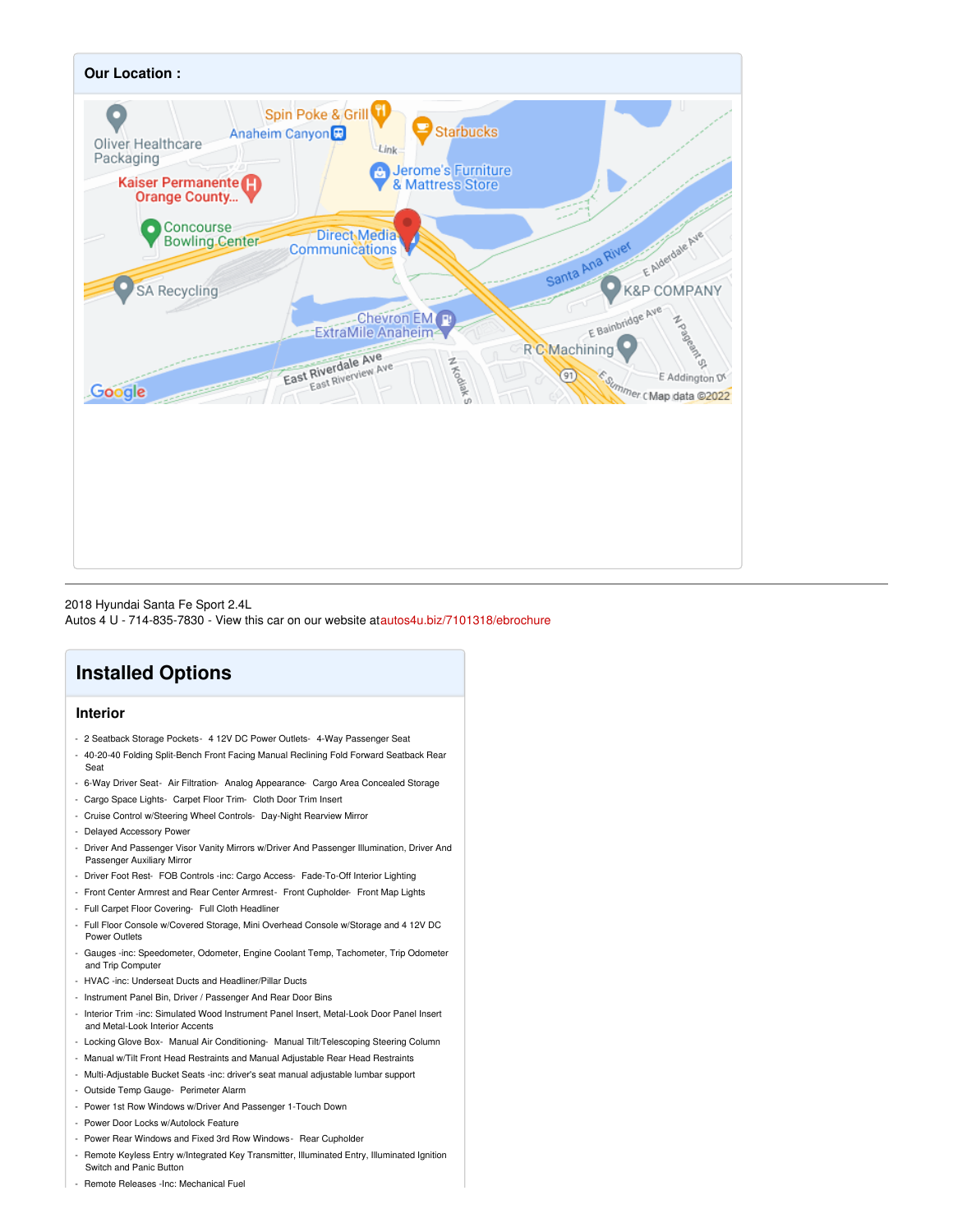- Stain-Resistant Cloth Seating Surfaces -inc: Yes Essentials fabric Systems Monitor
- Trip Computer- Urethane Gear Shifter Material

#### **Exterior**

- Auto On/Off Projector Beam Halogen Daytime Running Headlamps w/Delay-Off
- Black Bodyside Cladding and Black Wheel Well Trim
- Black Rear Bumper w/Metal-Look Rub Strip/Fascia Accent
- Body-Colored Front Bumper w/Black Rub Strip/Fascia Accent and Metal-Look Bumper Insert
- Body-Colored Power Side Mirrors w/Convex Spotter and Manual Folding
- Chrome Door Handles- Chrome Grille- Chrome Side Windows Trim- Clearcoat Paint
- Compact Spare Tire Stored Underbody w/Crankdown- Deep Tinted Glass
- Fixed Rear Window w/Fixed Interval Wiper and Defroster
- Front Windshield -inc: Sun Visor Strip- Fully Galvanized Steel Panels
- Liftgate Rear Cargo Access- Lip Spoiler- Steel Spare Wheel
- Tailgate/Rear Door Lock Included w/Power Door Locks Tires: P235/65 R17
- Variable Intermittent Wipers- Wheels w/Painted Accents- Wheels: 17" x 7" Alloy

### **Safety**

- 2 Seatback Storage Pockets- 4 12V DC Power Outlets- 4-Way Passenger Seat
- 40-20-40 Folding Split-Bench Front Facing Manual Reclining Fold Forward Seatback Rear Seat
- 6-Way Driver Seat- Air Filtration- Analog Appearance- Cargo Area Concealed Storage
- Cargo Space Lights- Carpet Floor Trim- Cloth Door Trim Insert
- Cruise Control w/Steering Wheel Controls- Day-Night Rearview Mirror
- Delayed Accessory Power
- Driver And Passenger Visor Vanity Mirrors w/Driver And Passenger Illumination, Driver And Passenger Auxiliary Mirror
- Driver Foot Rest- FOB Controls -inc: Cargo Access- Fade-To-Off Interior Lighting
- Front Center Armrest and Rear Center Armrest- Front Cupholder- Front Map Lights
- Full Carpet Floor Covering- Full Cloth Headliner
- Full Floor Console w/Covered Storage, Mini Overhead Console w/Storage and 4 12V DC Power Outlets
- Gauges -inc: Speedometer, Odometer, Engine Coolant Temp, Tachometer, Trip Odometer and Trip Computer
- HVAC -inc: Underseat Ducts and Headliner/Pillar Ducts
- Instrument Panel Bin, Driver / Passenger And Rear Door Bins
- Interior Trim -inc: Simulated Wood Instrument Panel Insert, Metal-Look Door Panel Insert and Metal-Look Interior Accents
- Locking Glove Box- Manual Air Conditioning- Manual Tilt/Telescoping Steering Column
- Manual w/Tilt Front Head Restraints and Manual Adjustable Rear Head Restraints
- Multi-Adjustable Bucket Seats -inc: driver's seat manual adjustable lumbar support
- Outside Temp Gauge- Perimeter Alarm
- Power 1st Row Windows w/Driver And Passenger 1-Touch Down
- Power Door Locks w/Autolock Feature
- Power Rear Windows and Fixed 3rd Row Windows- Rear Cupholder
- Remote Keyless Entry w/Integrated Key Transmitter, Illuminated Entry, Illuminated Ignition Switch and Panic Button
- Remote Releases -Inc: Mechanical Fuel
- Stain-Resistant Cloth Seating Surfaces -inc: Yes Essentials fabric Systems Monitor
- Trip Computer- Urethane Gear Shifter Material

#### **Mechanical**

- 1248# Maximum Payload- 140 Amp Alternator- 17.4 Gal. Fuel Tank
- 4-Wheel Disc Brakes w/4-Wheel ABS, Front Vented Discs, Brake Assist, Hill Descent Control and Hill Hold Control
- 54-Amp/Hr Maintenance-Free Battery w/Run Down Protection- Axle Ratio 3.51
- Electric Power-Assist Speed-Sensing Steering- Engine: 2.4L GDI DOHC 16-Valve I4
- Front And Rear Anti-Roll Bars- Front-Wheel Drive- GVWR: 4,872 lbs
- Gas-Pressurized Shock Absorbers- Multi-Link Rear Suspension w/Coil Springs
- Single Stainless Steel Exhaust- Strut Front Suspension w/Coil Springs
- Transmission w/Driver Selectable Mode
- Transmission: 6-Speed Automatic w/SHIFTRONIC -inc: lock-up torque converter and manual shift mode